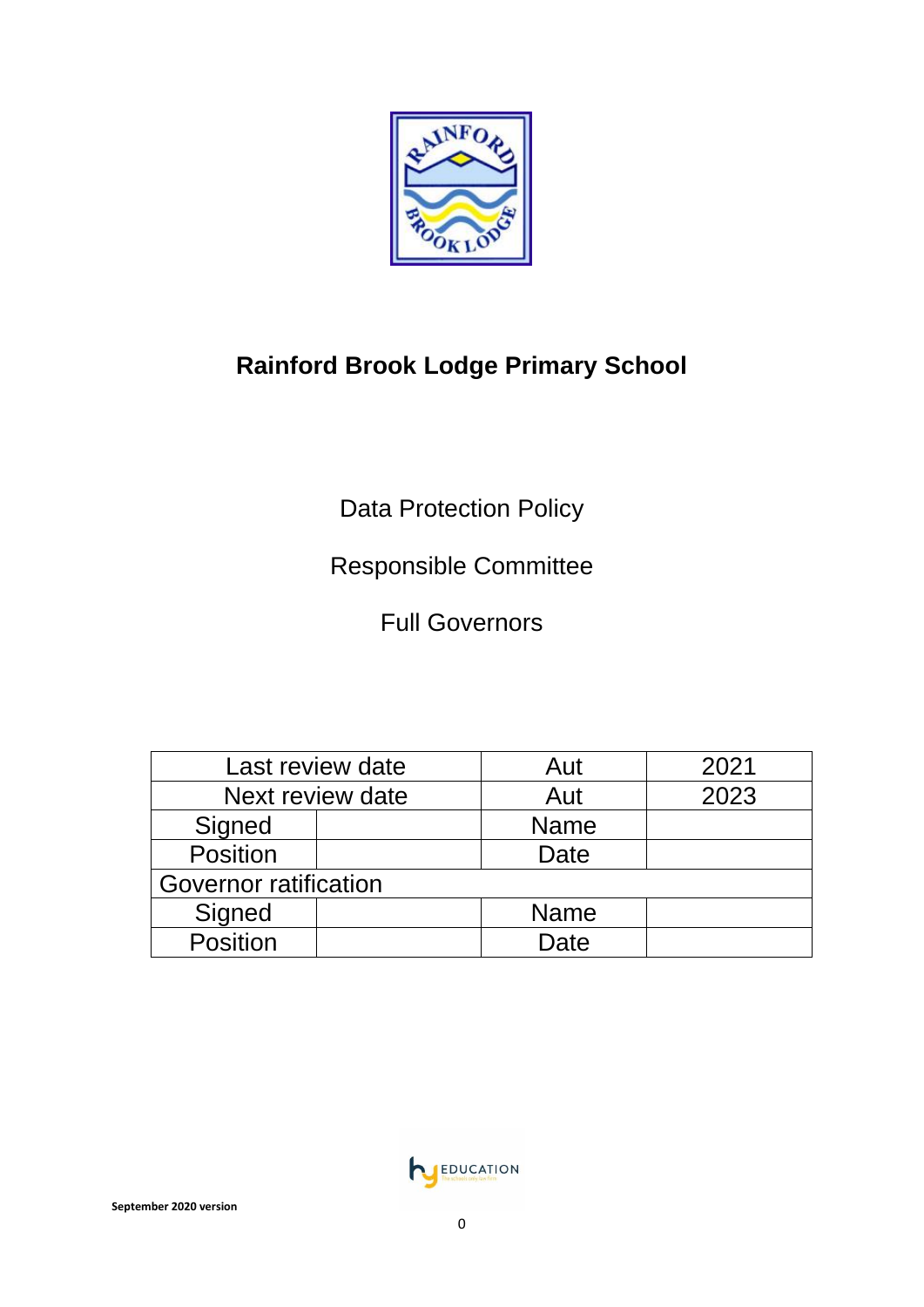## **POLICY STATEMENT**

- 1.1 This is the Data Protection Policy of Rainford Brook Lodge Primary School ("the School")
- 1.2 We are committed to processing Personal Information fairly and lawfully in accordance with the UK General Data Protection Regulation (the retained EU law version of the General Data Protection Regulation (EU) 2016/679) ("GDPR"), the Data Protection Act 2018 ("the DPA") and other related legislation which protects Personal Information.
- 1.3 As a School, it is necessary for us to process Personal Information about our staff, pupils, parent(s) / guardian(s) and other individuals who we may come into contact with. In doing so, we recognise that the correct and lawful treatment of Personal Information is critical to maintaining the confidence of those connected with our School.
- 1.4 This Policy has been updated to reflect our ongoing commitment to promoting a strong culture of data protection compliance in accordance with the law.

# **2. ABOUT THIS POLICY**

- 2.1 This Policy, and any other documents referred to in it, sets out our approach to ensuring that we comply with data protection laws. It is critical that staff and governors understand their responsibilities to handle Personal Information in accordance with the law and support the School in meeting its aim of maintaining a strong data protection culture.
- 2.2 This Policy does not form part of any employee's contract of employment and may be amended at any time.
- 2.3 This Policy has been approved by the Governing Body.

# **3. DEFINITION OF DATA PROTECTION TERMS**

We have set out below some of the terms used in this policy along with a brief explanation about what they mean.

- 3.1 **Data Subjects** means an identified or identifiable natural person. For example, we process personal information about parents, staff members and pupils each of whom is a data subject.
- 3.2 **Personal Information** means any information about a data subject. Examples of personal information could include information about a pupil's attendance, medical conditions, Special Educational Needs requirements or photographs.

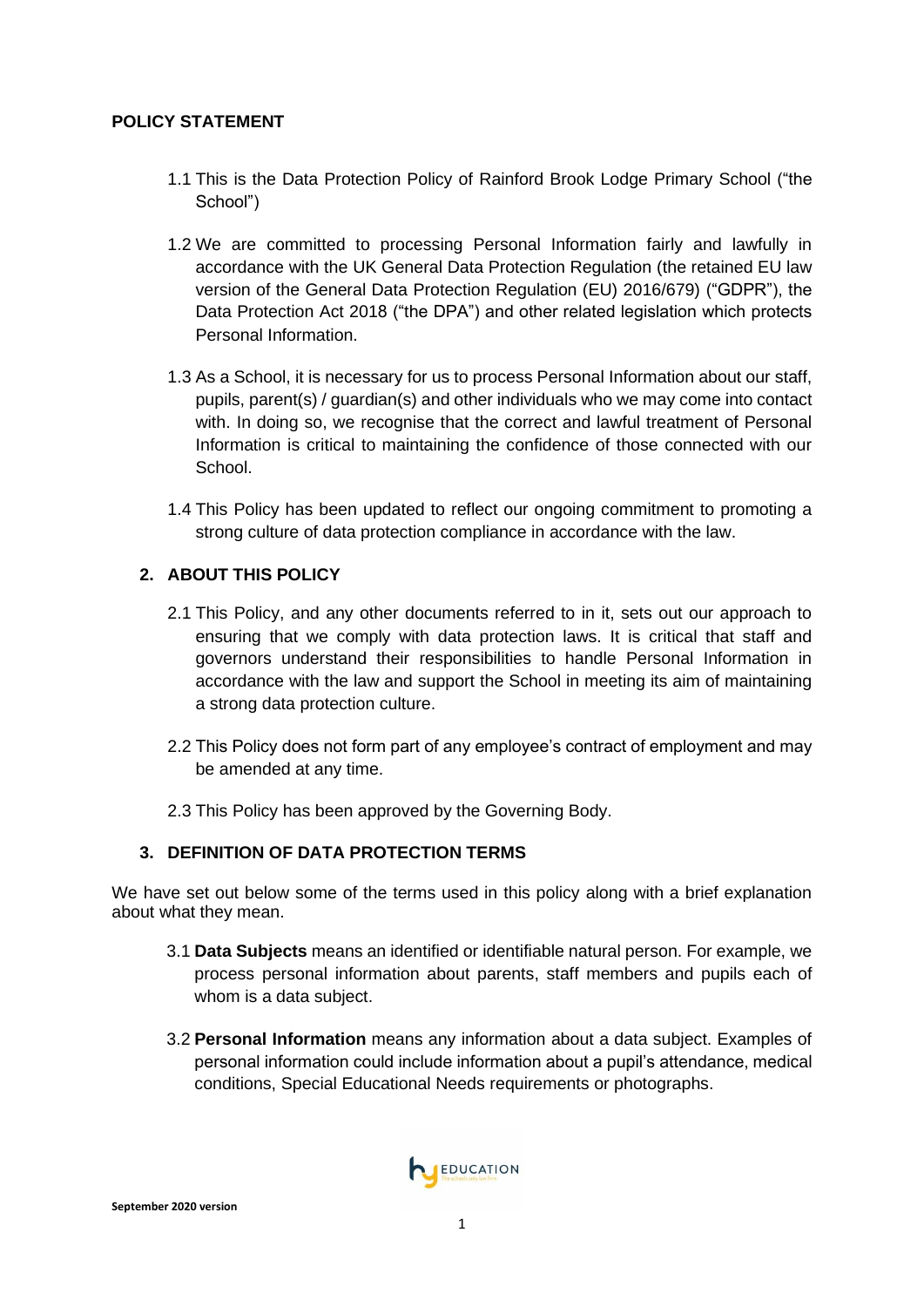- 3.3 **Privacy Notices** are documents provided to data subjects which explain, in simple language, what information we collect about them, why we collect it and why it is lawful to do so. They also provide other important information which we are required to provide under data protection laws.
- 3.4 **Data Controllers** determine the purpose and means of processing personal information. They are responsible for establishing practices and policies in line with the GDPR. The School is a 'Data Controller'.
- 3.5 **Data Users** are those of our staff members whose work involves processing personal information. Data users must protect the data they handle in accordance with this Policy and any applicable data security procedures at all times.
- 3.6 **Processing** means when personal information is used in a particular way. For example, we may need to collect, record, organise, structure, store, adapt or delete personal information. When we do this, we will be 'Processing'.
- 3.7 **Special Category of Personal Information** means data revealing racial or ethnic origin, political opinions, religious or philosophical beliefs, or trade union membership, genetic data, biometric data, health data, data concerning a data subject's sex life or sexual orientation. These types of personal information are regarded as being more 'sensitive' and the law requires increased safeguards to be in place if we are to process this type of data.

## **4. DATA PROTECTION PRINCIPLES**

- 4.1 When we Process Personal Information, we will do so in accordance with the 'data protection principles'. In this regard, we will ensure that Personal Information is:-
	- (a) Processed lawfully, fairly and in a transparent manner **(Lawfulness, Fairness and Transparency**).
	- (b) Collected only for specified, explicit and legitimate purposes (**Purpose Limitation**).
	- (c) Adequate, relevant and limited to what is necessary in relation to the purposes for which it is Processed (**Data Minimisation**).
	- (d) Accurate and where necessary kept up to date (**Accuracy**).
	- (e) Not kept in a form which permits identification of Data Subjects for longer than is necessary for the purposes for which the data is Processed (**Storage Limitation**).
	- (f) Processed in a manner that ensures its security using appropriate technical

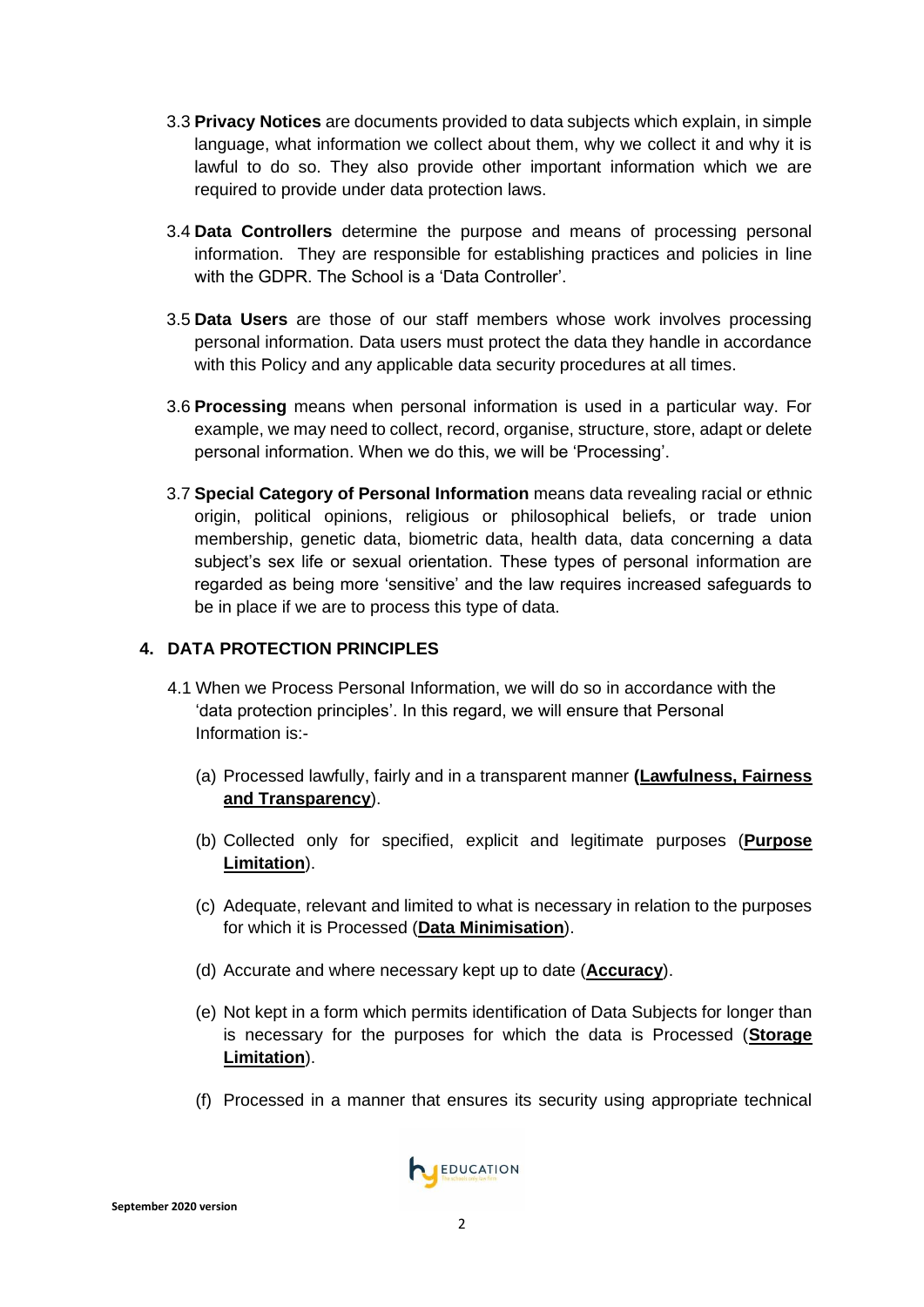and organisational measures to protect against unauthorised or unlawful Processing and against accidental loss, destruction or damage (**Security, Integrity and Confidentiality**).

4.2 We recognise that not only must we comply with the data protection principles, we must also demonstrate our compliance with these principles (**Accountability**).

# **5. DATA PROTECTION OFFICER**

- 5.1 The GDPR requires certain organisations, including schools, to appoint a 'Data Protection Officer' ("DPO"). The DPO must have expert knowledge in data protection law and practices. Our appointed DPO who fulfils these requirements is HY Education, who can be contacted by telephone on 0161 543 8884 or email at [DPO@wearehy.com](mailto:DPO@wearehy.com)
- 5.2 The DPO will carry out a number of important tasks which will include:-
	- (a) monitoring compliance with data protection laws and our data protection polices, including managing internal data protection activities; raising awareness of data protection issues, training staff and conducting internal audits.
	- (b) advising on, and monitoring, data protection impact assessments.
	- (c) cooperating and being the first point of contact with the Information Commissioner's Office, members of staff, parents and pupils.
- 5.3 The DPO will be independent of the School to avoid any conflict of interest.
- 5.4 The DPO will report to the highest level of management in the School which is to include the Headteacher and the Governing Body.

# **6. LAWFULNESS, FAIRNESS, TRANSPARENCY**

#### **Lawful Processing**

- 6.1 Personal Information must be Processed lawfully. Under data protection laws, there are a number of grounds which make it lawful to Process Personal Information. We will only Process Personal Information if one or more of the following apply:-
	- (a) the Data Subject has given his or her **consent**.
	- (b) the Processing is necessary for the **performance of a contract** with the Data Subject.
	- (c) the Processing is necessary to meet our **legal obligations**.

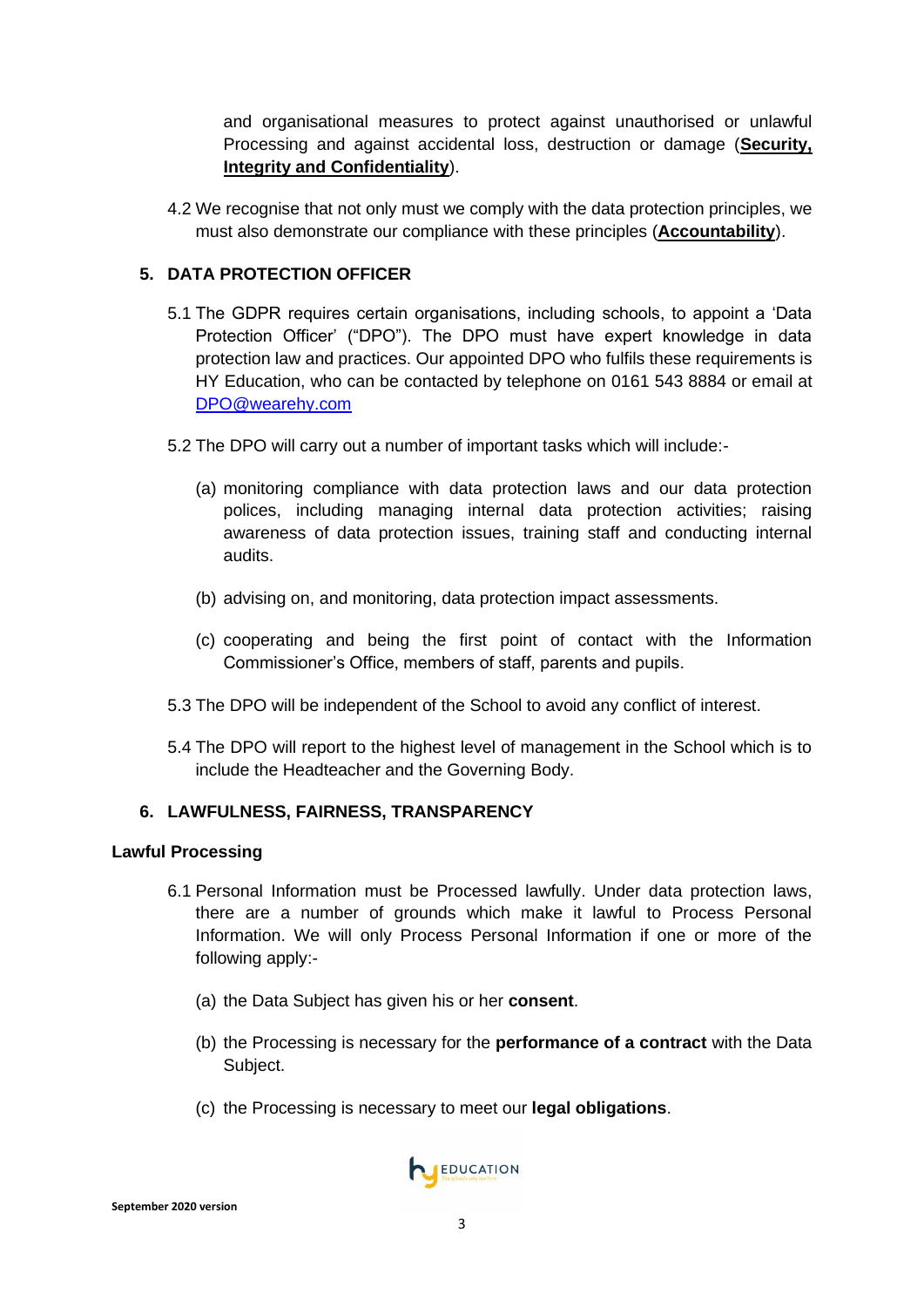- (d) the Processing is necessary to protect the Data Subject's **vital interests**.
- (e) the processing is necessary for the performance of a task carried out in the public interest or in the exercise of official authority (often referred to as **Public Task**).
- 6.2 We recognise that some categories of Personal Information are more sensitive and further conditions must be satisfied if we are to Process this information (Special category and criminal conviction data). Where we Process these categories of Personal Information, we will ensure that we do so in accordance with the additional conditions for Processing set out under the GDPR and the DPA.

#### **Consent**

- 6.3 Where it is necessary for us to obtain your consent to process Personal Information, we will ensure that we do so in accordance with data protection laws.
- 6.4 Generally, we will only obtain consent where there is not another lawful ground (see 6.1) for Processing. Some examples as to when we will obtain your consent is if we want to place a photograph of a pupil in the newspaper, on social media or in other publications to celebrate their achievements.
- 6.5 We recognise that under data protection laws, there are stricter rules as to how consent is obtained. We will ensure that when we obtain consent, we will:-
	- (a) take steps to ensure that we make it clear to Data Subjects what they are being asked to consent to.
	- (b) ensure that the Data Subject, either by a statement or positive action, gives their consent. We will never assume that consent has been given simply because a Data Subject has not responded to a request for consent.
	- (c) never use pre-ticked boxes as a means of obtaining consent.
	- (d) ensure that a Data Subject is informed that they can withdraw their consent at any time and the means of doing so.
	- (e) keep appropriate records evidencing the consents we hold.

# **Transparency**

6.6 We are required to provide information to Data Subjects which sets out how we use their Personal Information as well as other information required by law. We will provide this information by issuing Privacy Notices which will be concise, transparent, intelligible, easily accessible, and in clear, plain language.

# **7. PROCESSING FOR LIMITED PURPOSES**

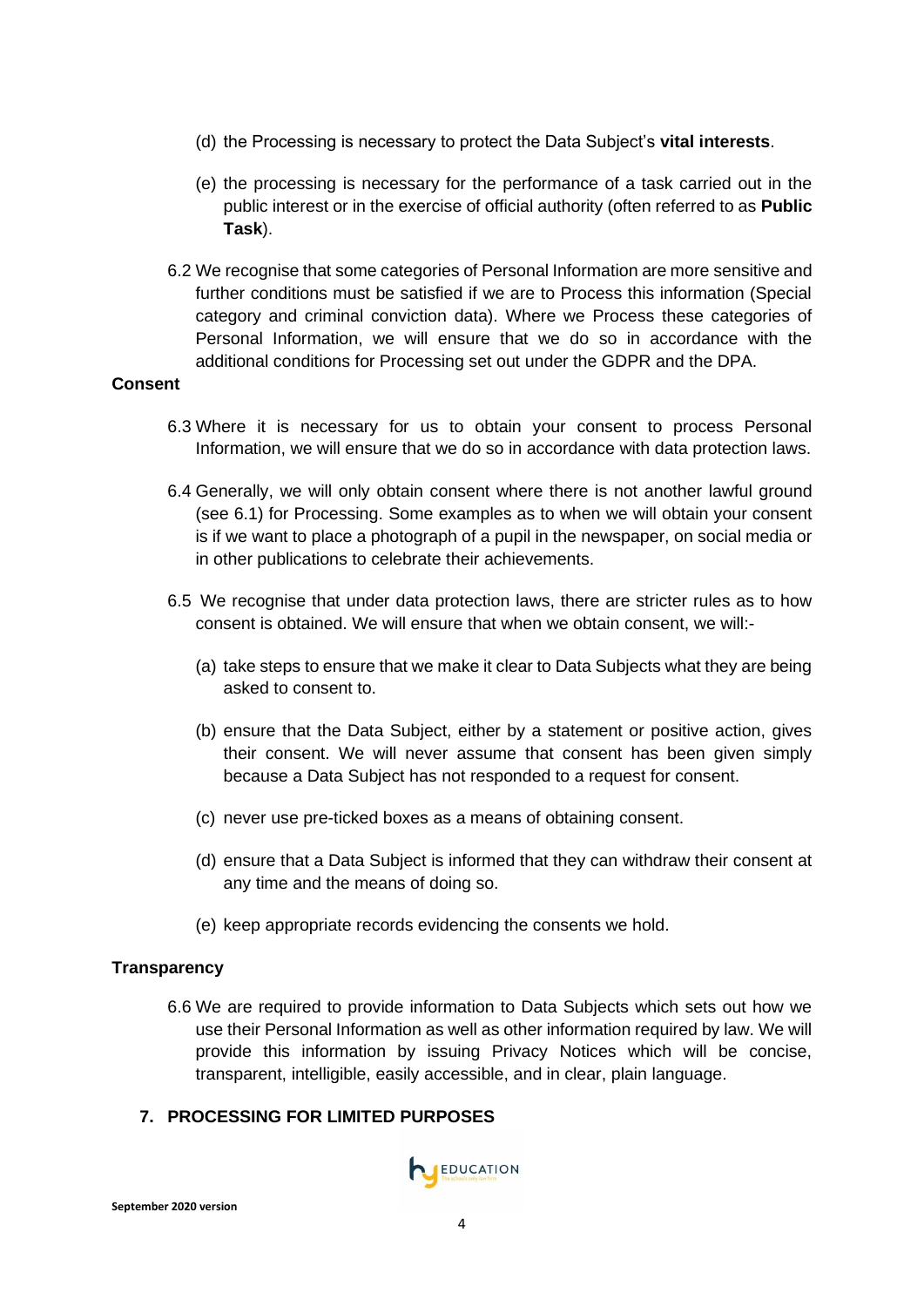We will only collect and Process Personal Information for specified, explicit and legitimate reasons. We will not further Process Personal Information unless the reason for doing so is compatible with the purpose or purposes for which it was originally collected.

## **8. ADEQUATE, RELEVANT AND LIMITED PROCESSING**

We will only collect Personal Information to the extent that it is necessary for the specific purpose notified to the Data Subject.

# **9. ACCURATE DATA**

- 9.1 We will ensure that Personal Information we hold is accurate and kept up to date.
- 9.2 We will take all reasonable steps to ensure that Personal Information that is inaccurate is either erased or rectified without delay.
- 9.3 In supporting the School to maintain accurate records, staff, parents and other individuals whose Personal Information we may Process are responsible for:-
	- (a) Checking that any information that they provide to the School is accurate and up to date; and
	- (b) Informing the School of any changes to information that they have provided.

#### **10. RETENTION**

- 10.1 We will not keep Personal Information for longer than is necessary for the purpose or purposes for which they were collected. We will take all reasonable steps to destroy and erase from our systems, all data which is no longer required.
- 10.2 We will maintain a records retention schedule which will assist the School to destroy Personal Information once it is no longer necessary and in a safe and secure manner.

#### **11. INDIVIDUAL RIGHTS**

- 11.1 We will Process all Personal Information in line with a Data Subject's rights, in particular, their right to:
	- (a) Request **access** to any data held about them by the School.
	- (b) **Rectification** of inaccurate information.
	- (c) **Erasure** of Personal Information.

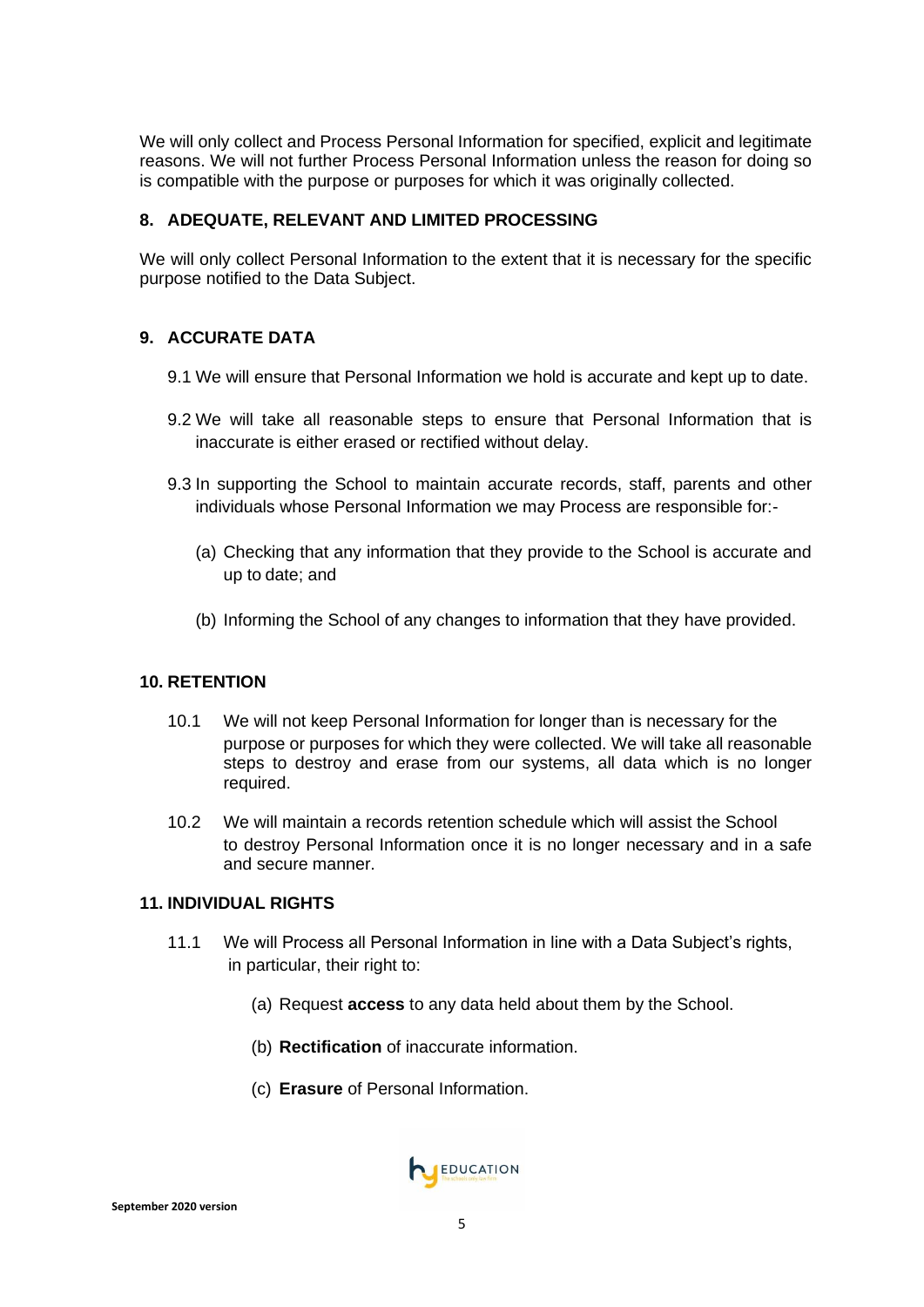- (d) **Restrict** the Processing of Personal Information.
- (e) **Object** to the Processing of Personal Information.
- (f) To receive Personal Information in a commonly used format (known as **data portability**) and have this transferred to another controller without hindrance.
- 11.2 We will maintain a clear procedure detailing how such requests will be handled.

#### **12. DATA SECURITY**

- 12.1 We will implement appropriate technical and organisational measures to guard against unauthorised or unlawful Processing, and against accidental loss, destruction or damage.
- 12.2 We will develop, implement and maintain safeguards appropriate to our size, scope, our available resources and the level of risk identified.

#### **13. PRIVACY BY DESIGN AND DATA PROTECTION IMPACT ASSESSMENTS**

- 13.1 We will integrate privacy by design measures when Processing Personal Information by implementing appropriate technical and organisational measures in an effective manner, to ensure compliance with data privacy principles.
- 13.2 We will utilise Data Protection Impact Assessments ("DPIAs") which will be used when introducing new technologies or the Processing is likely to result in a high risk to the rights and freedoms of Data Subjects.

#### **14. ACCOUNTABILITY**

- 14.1 As a Data Controller, we are responsible for, and must be able to demonstrate, compliance with the data protection principles. Examples of how we will demonstrate compliance include (but are not limited to):-
	- (a) appointing a suitably qualified DPO.
	- (b) implementing policies and procedures e.g. a data protection policy, data breach procedures and subject access procedures.
	- (c) undertaking information audits and maintaining a record of our processing activities in accordance with Article 30 of the GDPR.
	- (d) preparing and communicating Privacy Notices to Data Subjects.
	- (e) providing appropriate training at regular intervals.